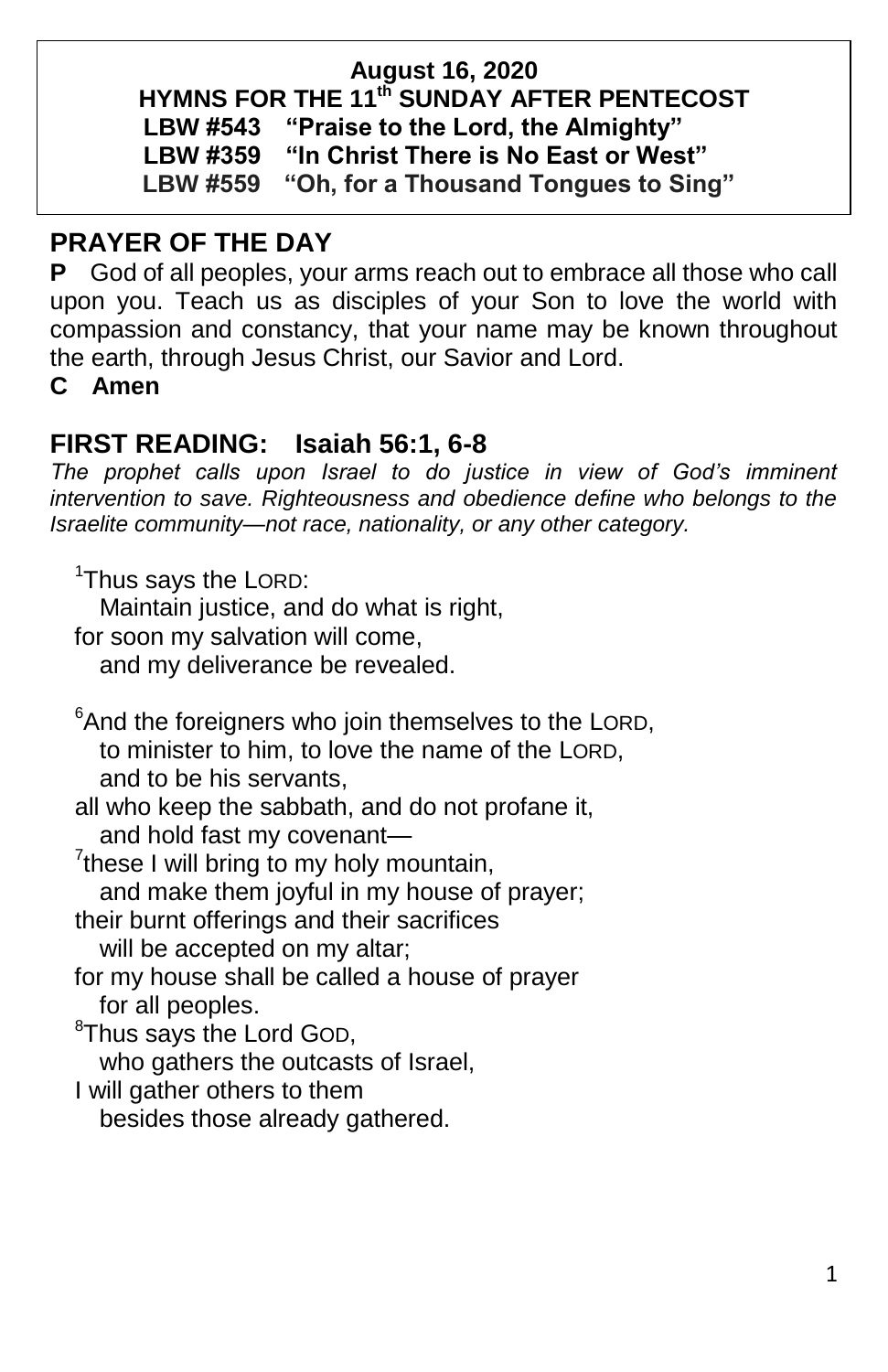# **PSALM: Psalm 67**

*R Let all the peoples praise you, O God*. *(Ps. 67:3)*

 $1$ May God be merciful to us and bless us; may the light of God's face shine upon us. <sup>2</sup>**Let your way be known upon earth, your saving health among all nations.**  $3$ Let the peoples praise you, O God; let all the peoples praise you. <sup>4</sup>**Let the nations be glad and sing for joy, for you judge the peoples with equity and guide all the nations on earth.** *R* <sup>5</sup>Let the peoples praise you, O God; let all the peoples praise you. <sup>6</sup>**The earth has brought forth its increase; God, our own God, has blessed us.**  $7$ May God give us blessing, and may all the ends of the earth stand in awe. *R*

# **SECOND READING: Romans 11:1-2a, 29-32**

*God has not rejected Israel. Rather, the call and gifts of God are irrevocable so that, while all have been disobedient, God has mercy upon all.*

[Paul writes:] <sup>1</sup>I ask, then, has God rejected his people? By no means! I myself am an Israelite, a descendant of Abraham, a member of the tribe of Benjamin. <sup>2a</sup>God has not rejected his people whom he foreknew.

 $29$ For the gifts and the calling of God are irrevocable.  $30$  Just as you were once disobedient to God but have now received mercy because of their disobedience,  $31$  so they have now been disobedient in order that, by the mercy shown to you, they too may now receive mercy. <sup>32</sup>For God has imprisoned all in disobedience so that he may be merciful to all.

## **GOSPEL: Matthew 15:[10-20] 21-28**

*Jesus teaches his disciples that true purity is a matter of the heart rather than outward religious observances. Almost immediately, this teaching is tested when a woman considered to be a religious outsider approaches him for help.*

[<sup>10</sup>[Jesus] called the crowd to him and said to them, "Listen and understand:<sup>11</sup>it is not what goes into the mouth that defiles a person, but it is what comes out of the mouth that defiles." <sup>12</sup>Then the disciples approached and said to him, "Do you know that the Pharisees took offense when they heard what you said?" <sup>13</sup>He answered, "Every plant that my heavenly Father has not planted will be uprooted.<sup>14</sup>Let them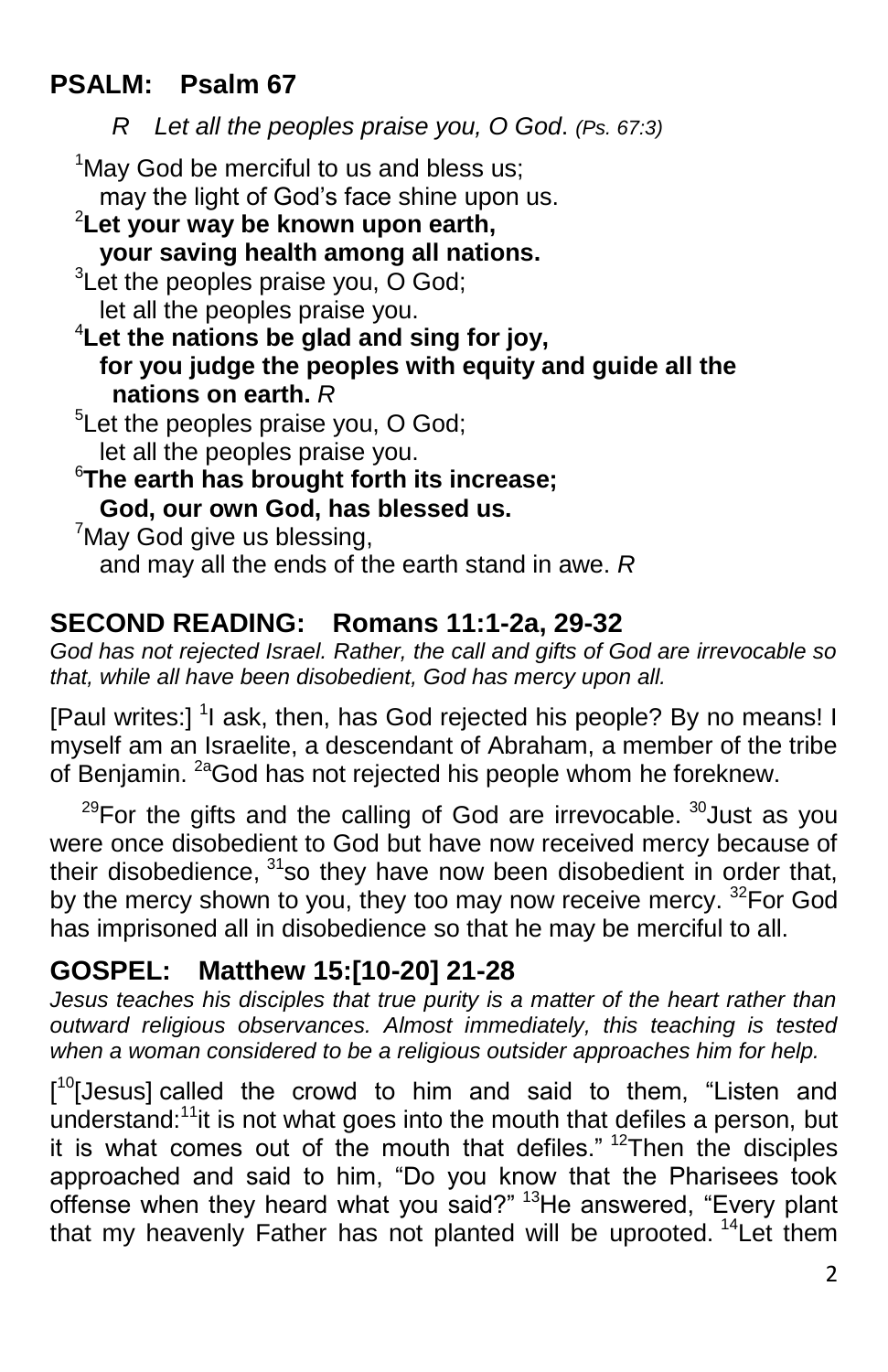alone; they are blind guides of the blind. And if one blind person guides another, both will fall into a pit." <sup>15</sup>But Peter said to him, "Explain this parable to us." <sup>16</sup>Then he said, "Are you also still without understanding?<sup>17</sup>Do you not see that whatever goes into the mouth enters the stomach, and goes out into the sewer?  $^{18}$ But what comes out of the mouth proceeds from the heart, and this is what defiles. <sup>19</sup>For out of the heart come evil intentions, murder, adultery, fornication, theft, false witness, slander.  $^{20}$ These are what defile a person, but to eat with unwashed hands does not defile."]

 $21$  Jesus left that place and went away to the district of Tyre and Sidon. <sup>22</sup> Just then a Canaanite woman from that region came out and started shouting, "Have mercy on me, Lord, Son of David; my daughter is tormented by a demon."  $23$ But he did not answer her at all. And his disciples came and urged him, saying, "Send her away, for she keeps shouting after us." <sup>24</sup>He answered, "I was sent only to the lost sheep of the house of Israel." <sup>25</sup>But she came and knelt before him, saying, "Lord, help me."<sup>26</sup>He answered, "It is not fair to take the children's food and throw it to the dogs." <sup>27</sup>She said, "Yes, Lord, yet even the dogs eat the crumbs that fall from their masters' table."<sup>28</sup>Then Jesus answered her, "Woman, great is your faith! Let it be done for you as you wish." And her daughter was healed instantly.

# **PRAYERS OF INTERCESSION**

PConfident of your care and helped by the Holy Spirit, we pray for the church, the world, and all who are in need.

*A brief silence.*

ALord, you gather the church to be part of your mission as ambassadors of Jesus Christ. As Jesus acknowledged the great faith of a woman from outside his people, help your church discover and find blessing in the faith of people we might reject. Lord, in your mercy,

### **C hear our prayer.**

AYou have blessed us with the bounty of the earth. Grant your grace to all your creatures, that the earth will flourish. Relieve waters choked by garbage, renew soils stripped of nutrients, and refresh the air all creatures need to live. Lord, in your mercy,

#### **C hear our prayer.**

AYou call the nations to be glad and sing for joy. Let your way be known among all the nations of the world, now divided by competing interests, contending alliances, and consumed by enormous worry. Bless us and make your face shine upon all. Lord, in your mercy,

#### **C hear our prayer.**